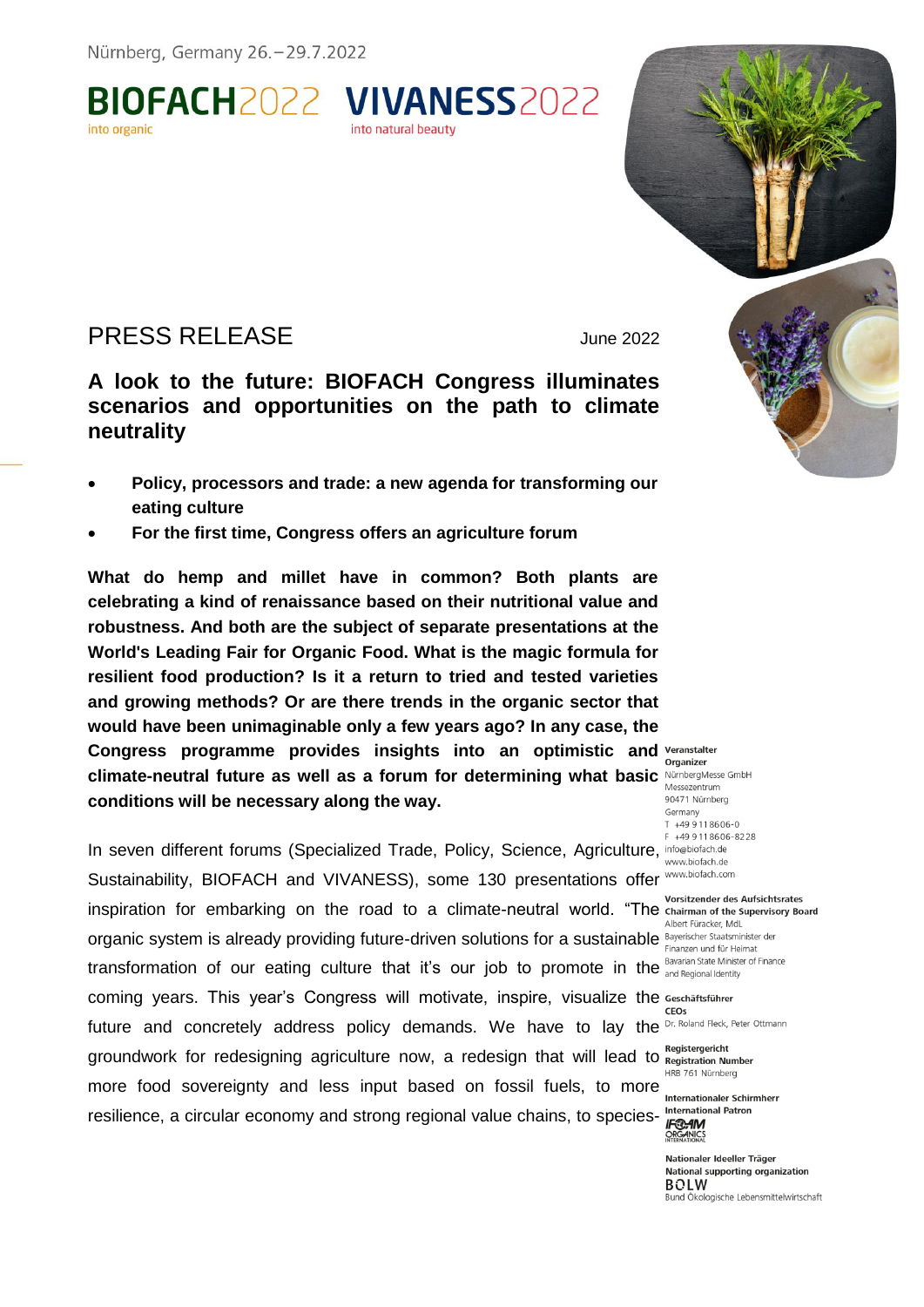Nürnberg, Germany 26. - 29.7.2022

BIOFACH2022 VIVANESS2022

appropriate animal husbandry suited to the available land and plant production that doesn't harm or pollute the soil or water. We already have the tools for the agriculture of the future and now we have to decide to use them," says Tina Andres, Managing Director of BÖLW (German Federation of Organic Food Producers).

## **Specialized Trade forum highlights trade's current tasks**

The programme of the *Specialized Trade* forum provides a quick overview of the challenges facing trade today. Danila Brunner, Director Exhibitions BIOFACH and VIVANESS, summarizes the trade-specific contributions as follows: "Organic has made it to the centre of society, which is another reason why organic trade's unique selling point is changing drastically. Now it's all about perfecting our positioning and assortments, implementing communication strategies, training employees and taking important steps toward digitalization. The forum programme offers practical proposals for accomplishing these important tasks."

# **A green future through the tried and tested?**

The programme of the new *Agriculture* forum starts off with the abovementioned millet (Hirse als Chance in Zeiten des Klimawandels = Millet as opportunity in a time of climate change, July 27 at 10:00 a.m in Hall Kiew). From cultivation, animal husbandry, and animal slaughter to organic certification and the issue of farm succession, the newly created forum offers comprehensive insights into the dimensions of modern organic agriculture.

The challenges on the way to achieving 30 percent organic land by 2030 are also discussed – a clear political goal associated with the German federal government's "Mehr Zukunft wagen" (Dare to embrace the future) project. The *Policy* forum tackles this issue more than once. Does this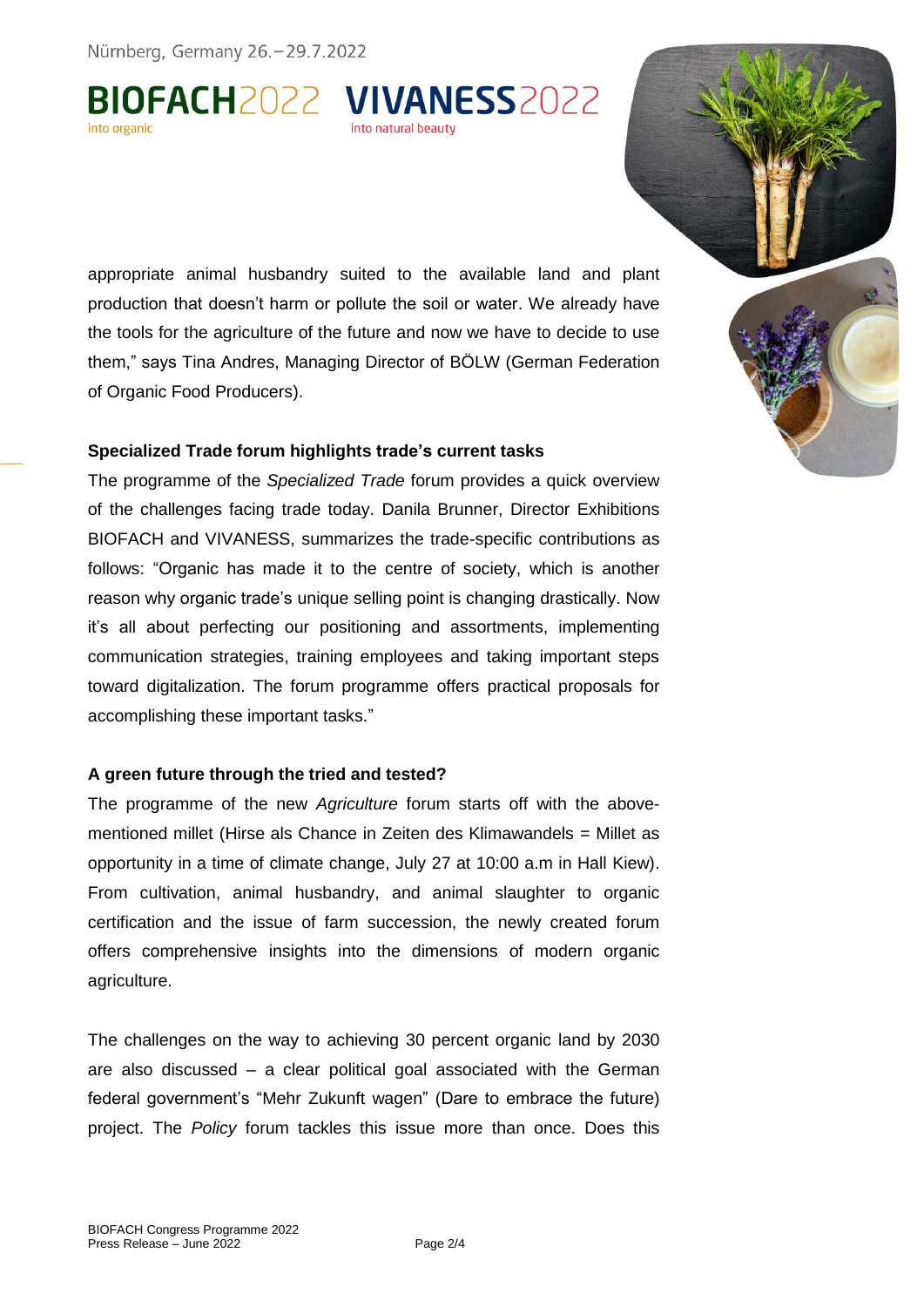Nürnberg, Germany 26. - 29.7.2022

BIOFACH2022 VIVANESS2022 into natural beauty

require that villages be revitalized, that regional structures be strengthened or even that agricultural performance be measured in an innovative way that would reward organic farming's services to society? How could these services be measured and remunerated? What are the effects of the new organic regulation and what will be the impact of the ongoing war in Ukraine?

## **Sustainability forum looks to the future**

The programme of the *Sustainability* forum takes policy even further. All stakeholders still have to make a lot of progress if they're to reach climate neutrality by 2045. The good news is that the forum offers plenty of inspiration. Whether the topic is ecological fair play, CO2 reduction in trade, true cost accounting, humus production, or climate cuisine, the speakers' ideas, projects and experiences will stir things up and provide motivation for transformation or for the timely deployment of the tried and tested, such as millet and hemp.

The complete programme can be viewed at [www.biofach.de/programme](https://www.biofach.de/de/biofach-kongress/programm) [www.vivaness.de/programme](http://www.vivaness.de/programme)

#### **BIOFACH and VIVANESS contacts for press and media**

Barbara Böck, Saskia Viedts T. +49 9 11 86 06-83 29 M. saskia.viedts@nuernbergmesse.de